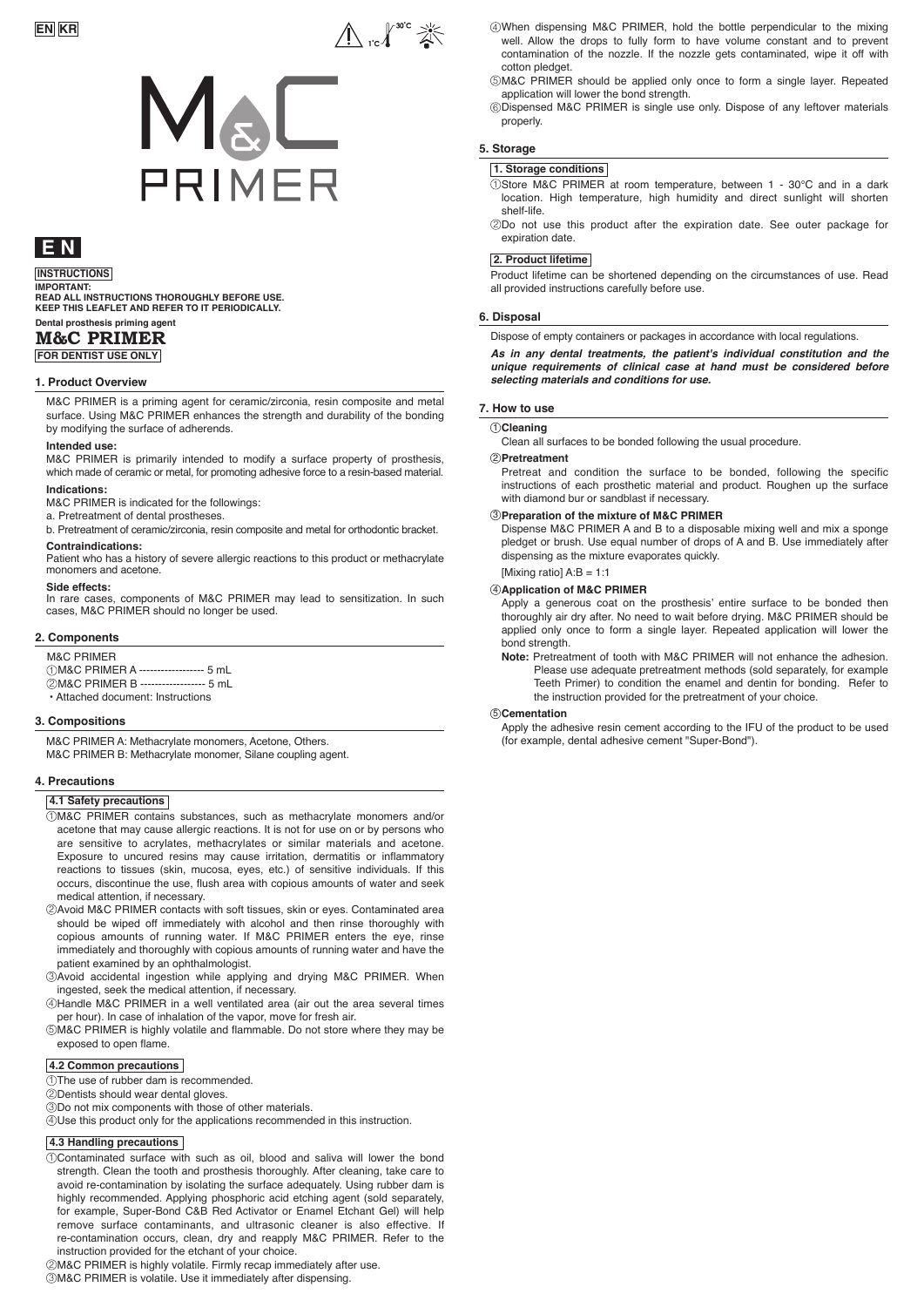# MaL **PRIMER**

# KR

취급설명서 .<br>반드시 이 설명서를 사용 전에 잘 읽고 바르게 사용해 주십시오. Dental prosthesis priming agent

### **M&C PRIMER** 치과의사전용

#### 1. 제품개요

M&C PRIMER는 세라믹/지르코니아, 컴포지트 레진, 메탈면에 사용하는 프라이머로, 접착표면을 개질하여 본딩의 강도와 내구성을 향상시킨다.

#### 사용목적:

M&C PRIMER는 주로 세라믹 또는 금속재질의 보철물 표면특성을 개질하여 레진 베이스 재료와의 접착력을 촉진하는데 사용한다.

#### 사용용도:

M&C PRIMER는 다음과 같은 용도에 사용한다.

a. 치과 보철물의 전처리. b. 교정용 브라켓 장착 시 세라믹/지르코니아, 컴포지트 레진, 메탈의 전처리.

#### 금기사항:

본 제품 또는 메타크릴레이트 모노머와 아세톤에 심한 알레르기 반응 또는 그 병력이 있는 환자.

#### 부작용:

드문 경우지만, M&C PRIMER의 성분이 과민증상을 일으킬 수 있으므로 이런 경우에는 M&C PRIMER의 사용을 중지한다.

#### 2. 구성품

#### M&C PRIMER

 $\widehat{N}M\&C$  PRIMER A  $------5$  mL  $QM&C$  PRIMER  $B$  ---------- 5 mL •첨부문서: 취급설명서

#### 3. 구성성분

M&C PRIMER A: Methacrylate monomers, 아세톤, 기타. M&C PRIMER B: Methacrylate monomer, Silane coupling agent.

#### 4. 사용상의 주의

#### 4.1 안전

- ①M&C PRIMER는 알레르기 반응을 일으킬 수 있는 메타크릴레이트 모노머와 아세톤과 같은 성분을 포함하고 있다. 아세톤 및 아크릴레이트, 메타크릴레이트 또는 이와 유사한 성분에 민감한 술자, 환자에게는 사용하지 말 것. 미중합된 레진은 예민한 조직(피부, 점막, 눈 등)에 자극, 피부염 또는 염증성 반응을 일으킬 수 있다. 본 재료의 사용에 의해 과민반응을 일으킨 경우에는 사용을 중지 하고, 다량의 흐르는 물로 씻어낸 후, 필요에 따라 의사의 진단을
- 받게 할 것. ②M&C PRIMER가 연조직, 피부, 눈에 묻지 않도록 주의할 것. 피부나 점막에 묻은 경우에는 즉시 알코올 솜으로 닦아낸 후, 흐르는 물로
- 충분히 씻어낼 것. 만일 눈에 들어간 경우에는 즉시 흐르는 물로 충분히 씻어내고, 필요에 따라 안과의사의 진단을 받게 할 것.
- ③M&C PRIMER의 적용 및 건조 시 삼키지 않도록 주의할 것.
- 만일 삼켰을 경우에는 필요에 따라 의사의 진단을 받게 할 것. ④M&C PRIMER는 충분한 환기가 이루어지는 장소에서 사용할 것 (1시간 마다 여러 번 환기시킬 것). 증기를 흡입하였을 경우에는 신선한 공기가 있는 장소로 이동할 것.
- ⑤M&C PRIMER는 높은 휘발성과 인화성을 가지고 있기 때문에 특히 주의할 것. 화기근처에 보관하지 말 것.

### 4.2 일반적 주의

①러버댐의 사용을 추천한다. ②술자는 치과용 글로브를 착용할 것. ③다른 제품과 혼합해서 사용하지 말 것. ④사용설명서에 기재된 용도 이외에는 사용하지 말 것.

### 4.3 취급주의

①오일, 혈액, 타액 등으로 오염된 접착면은 접착강도를 저하시킨다. 치아와 보철물을 깨끗이 세척한 후, 재오염되지 않도록 접착면을 적절히 분리한다.

러버댐의 사용을 추천한다.

인산 에칭제(별도판매, 예: Super-Bond C&B Red Activator 또는 Enamel Etchant Gel) 를 사용하면 표면에 있는 오염제거에 도움을 준다. 마찬가지로 초음파세척기의 사용도 가능하다.

만일 재오염되었을 경우에는 세척ㆍ건조를 실시한 후, M&C PRIMER를 다시 적용해 준다.

②M&C PRIMER는 휘발성이 높으므로, 사용 후에는 즉시 뚜껑을 닫을 것. ③M&C PRIMER는 휘발성이므로, 조제 후 즉시 사용할 것.

④M&C PRIMER의 액 채취 시에는 용기를 가능한 한 수직 상태로 하여 노즐이 오염되지 않도록 하면서 일정한 양을 떨어뜨릴 것. 만일 노즐이 오염되었을 경우에는 면구 등으로 닦아낼 것.

⑤M&C PRIMER는 한 층만 도포할 것. 반복도포는 접착강도를 저하시킨다.

⑥채취한 M&C PRIMER는 한 번만 사용할 것. 사용하고 남은 액은 적절히 폐기할 것.

## 5. 보관

 1. 보관 ①M&C PRIMER는 실온(1-30℃) 및 어두운 장소에서 보관한다. 고온, 다습, 직사광선은 제품의 유효기간을 단축시킨다. ②유효기간이 지난 제품은 사용하지 말 것. 제품박스에 표기된 유효기간을 확인할 것.

#### 2. 유효기간

제품의 유효기간은 사용환경에 따라 짧아질 수 있다. 사용 전에 제공된 사용설명서를 주의 깊게 읽는다.

#### 6. 폐기

빈 용기나 제품박스는 폐기물에 관한 법률에 준거하여 적절하게 폐기할 것.

#### 사용에 있어서는 환자의 개인차도 고려하여 증례에 적합한지를 판단하고 사용할 것.

#### 7. 사용방법

①청소 통법대로 피착면을 청소한다.

#### ②전처리

각각의 보철물과 사용되는 제품의 사용설명서에 따라 피착면을 전처리한다. 필요한 경우, 다이아몬드 버나 샌드블라스트로 피착면의 표면을 거칠게 한다.

#### ③M&C PRIMER의 혼합액 준비

M&C PRIMER A와 B를 Dispensing Dish 등에 채취하고, 스펀지나 브러쉬로 혼합한다. A와 B는 동일한 방울 수로 채취한다. 혼합액은 빠르게 증발하기 때문에 조제 후, 신속하게 사용한다. [혼합비율] A : B = 1 : 1

#### ④M&C PRIMER의 적용

피착면 전체에 얇게 적용한 후, Air로 충분히 건조시킨다.

- M&C PRIMER는 한 층만 도포할 것. 반복도포는 접착강도를 저하시킨다.
- Note: M&C PRIMER는 보철물 전용 전처리재이기 때문에 치아에 대한 접착력을 향상시키지 않는다. 치면 전처리에 대해서는 에나멜질과 상아질에 적절한 전처리 방법(별도판매, 예: Teeth Primer)을 사용한다. 전처리재 사용에 있어서는 재료의 사용설명서에 따른다.

#### ⑤접착조작

사용하는 제품(예: 치과용레진계시멘트 "Super-Bond")의 사용설명서에 따라 접착조작을 실시한다.



www.sunmedical.co.jp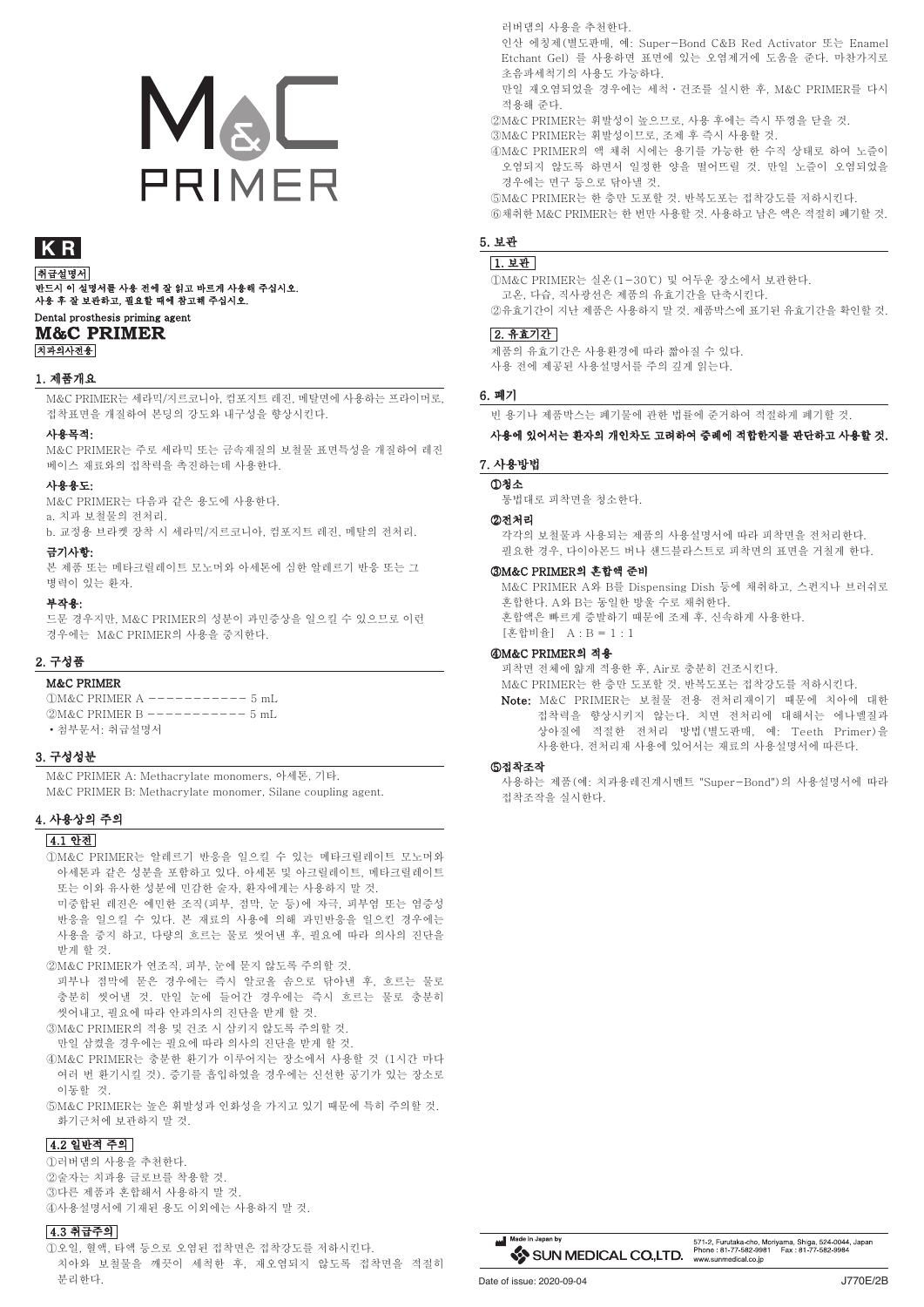### **EN FR DE I T ES TR**



M&C PRIMER A: Methacrylate monomers, Acetone, Others.

M&C PRIMER B: Methacrylate monomer, Silane coupling agent.

M&C PRIMER A: Methacrylat Monomere, Azeton, andere. M&C PRIMER B: Methacrylat Monomer, Silane als Haftvermittler

#### **3. Compositions**

M&C PRIMER A : Monomères de Méthacrylate, Acétone, Autres. M&C PRIMER B : Monomère de Méthacrylate, Silane.

**3. Composition**

#### **3. Zusammensetzung:**

**Dental Prosthesis Priming Agent IMPORTANT: READ ALL INSTRUCTIONS THOROUGHLY BEFORE USE. KEEP THIS LEAFLET AND REFER TO IT PERIODICALLY.**  Dispose of empty containers or packages in accordance with local regulations.

*As* **in any dental treatments, the patient's individual constitution and the unique requirements of clinical case at hand must be considered before selecting materials and** 

**conditions for use.**

**6. Disposal**

# **E N**

Using M&C PRIMER enhances the strength and durability of the bonding by modifying the surface of adherends.

**M&C PRIMER FOR DENTIST USE ONLY**

**INSTRUCTIONS**

**F R**

**Primaire pour prothèse dentaire M&C PRIMER**

**A L'USAGE EXCLUSIF DU CHIRURGIEN DENTISTE**

**MODE D'EMPLOI**

In rare cases, components of M&C PRIMER may lead to sensitization. In such cases, M&C PRIMER should no longer be used.

### **D E**

#### **Primer für Zahnprothesen**

**M&C PRIMER**

**NUR FÜR DEN ZAHNÄRZTLICHEN GEBRAUCH**

#### **GEBRAUCHSANLEITUNG**

WICHTIG:<br>VOR DER ANWENDUNG ALLE INFORMATIONEN GRÜNDLICH LESEN.<br>BEWAHREN SIE DEN BEIPACKZETTEL ALS REFERENZMATERIAL AUF.

# M&C PRIMER is a priming agent for ceramic / zirconia, resin composite and metal surface.

#### **Intended use:**

M&C PRIMER is primarily intended to modify a surface property of prosthesis, which made of ceramic or metal, for promoting adhesive force to a resin-based material. **Indications:**

M&C PRIMER is indicated for the followings: a. Pretreatment of dental prostheses.

b. Pretreatment of ceramic / zirconia, resin composite and metal for orthodontic bracket.

#### **Contraindications:**

Patient who has a history of severe allergic reactions to this product or methacrylate monomers and acetone.

#### **Side effects:**

#### **1. Product Overview**

M&C PRIMER est un primaire pour les céramiques / zircones, résines composites et les surfaces métalliques. M&C PRIMER augmente la force d'adhésion et la durabilité du collage en

evaporates quickly.  $[Mixina ratio] A : B = 1 : 1$ 

modifiant la surface des matériaux. **Utilisations prévues:**

M&C PRIMER est conçu principalement pour modifier une propriété de surface de la prothèse en céramique ou métal, pour améliorer la force d'adhésion d'un matériau à base de résine.

**Indications:**

M&C PRIMER est indiqué pour:

a. Prétraitement des pièces prothétiques dentaires.

Dans de railes cas, les composants du mais

b. Prétraitement des céramiques / zircones, des résines composites et du métal des brackets orthodontiques.

**Contre-indications:**

Patient présentant des réactions allergiques sévères à ce produit ou à des monomères de

méthacrylate et à l'acétone. **Effets secondaires:**

Dans de rares cas, les composants du M&C PRIMER peuvent entrainer une sensibilisation.

**1. Généralités**

M&C PRIMER ist ein Primer für Keramik / Zirkon, Harzkomposit und Metalloberflächen. Der Gebrauch von M&C PRIMER verbessert die Festigkeit und Haltbarkeit des Bondings durch Modifizierung der Klebeoberflächen.

#### **Verwendungszweck:**

M&C PRIMER ist in erster Linie dafür vorgesehen, die Oberflächeneigenschaften von Prothesen aus Keramik oder Metall zu modifizieren, um die Haftkraft auf harzbasierten Materialien zu verstärken. **Indikationen:**

#### M&C PRIMER ist für folgende Indikationen geeignet:

a. Vorbehandlung von Zahnprothesen. b. Vorbehandlung von Keramik / Zirkon, Harzkomposit und Metall für orthodontische Apparaturen. **Kontraindikationen:**

Patienten, die eine Historie mit schweren allergischen Reaktionen gegenüber diesem Produkt oder Methacrylat-Monomeren und Azetonen aufweisen.

#### **Nebenwirkungen:**

In seltenen Fällen können M&C PRIMER- Komponenten zu einer Allergisierung führen. In solchen Fällen sollte M&C PRIMER nicht länger benutzt werden.

#### **1. Produktüberblick**

**7. How to use**

1 **Cleaning** Clean all surfaces to be bonded following the usual procedure.

3 **Preparation of the mixture of M&C PRIMER**

Pretreat and condition the surface to be bonded, following the specific instructions of each prosthetic material and product. Roughen up the surface with diamond bur or sandblast if necessary.

4 **Application of M&C PRIMER**

Dispense M&C PRIMER A and B to a disposable mixing well and mix a sponge pledget or brush. Use equal number of drops of A and B. Use immediately after dispensing as the mixture

5 **Cementation**

**Pretreatment** 2

Apply a generous coat on the prosthesis' entire surface to be bonded then thoroughly air dry after. No need to wait before drying. M&C PRIMER should be applied only once to form a

single layer. Repeated application will lower the bond strength.

**Note:** Pretreatment of tooth with M&C PRIMER will not enhance the adhesion. Please use adequate pretreatment methods (sold separately, for example Teeth Primer) to condition the enamel and dentin for bonding. Refer to the instruction provided for the

pretreatment of your choice.

Apply the adhesive resin cement according to the IFU of the product to be used (for example,

dental adhesive cement "Super-Bond").

Éliminer les récipients ou les emballages vides conformément à la réglementation locale. **Comme dans tout traitement dentaire, la constitution individuelle du patient et les exigences spécifiques du cas clinique doivent être considérées avant de sélectionner les matériaux et les conditions d'utilisation.**

#### **6. Elimination**

#### **7. Mode d'emploi**

1 **Nettoyage** Nettoyer les surfaces à coller selon la technique habituelle.

#### 3 **Préparation du mélange M&C PRIMER**

**Prétraitement** 2 Préparer et conditionner la surface en suivant les instructions propres à chaque matériau et produit de prothèse. Rendre rugueuse la surface avec une fraise diamantée ou sabler si nécessaire.

4 **Application du M&C PRIMER**

Déposer du M&C PRIMER A et B dans un godet de mélange jetable et mélanger avec un tampon en éponge ou un pinceau. Déposer le même nombre de gouttes de A et B. Utiliser immédiatement après l'application car le mélange s'évapore rapidement.

#### $[$ rapport de mélange $] A : B = 1 : 1$

2)Kontakt der M&C PRIMER mit Weichgewebe, Haut oder Augen vermeiden. Kontaminierte Stellen sofort mit Alkohol abwischen und anschließend mit reichlich fließendem Wasser spülen. Falls M&C PRIMER ins Auge gelangen, sofort gründlich mit reichlich fließendem Wasser spülen und den Patient einen Augenarzt aufsuchen lassen.

#### 5 **Mise en place de la prothèse**

- Appliquer en une couche généreuse sur toute la surface de la prothèse à coller puis bien sécher. Ne pas attendre pour sécher. M&C PRIMER doit être appliqué en une seule fois pour former une seule couche. Répéter l'application réduit la force d'adhésion.
- **Note:** Un prétraitement de la dent avec M&C PRIMER n'améliorera pas l'adhésion. Utiliser les méthodes de prétraitement adéquates (disponible séparément par exemple Teeth Primer) pour préparer l'émail et la dentine au collage. Se référer au mode d'emploi fourni pour le produit de prétraitement choisi.

Utiliser le ciment résine adhésif selon son propre mode d'emploi (par exemple, le ciment adhésif "Super-Bond").

#### **4.1 Safety precautions**

M&C PRIMER contains substances, such as methacrylate monomers and / or acetone that 1 may cause allergic reactions. It is not for use on or by persons who are sensitive to acrylates, methacrylates or similar materials and acetone. Exposure to uncured resins may cause irritation, dermatitis or inflammatory reactions to tissues (skin, mucosa, eyes, etc.) of sensitive individuals. If this occurs, discontinue the use, flush area with copious amounts of water and seek medical attention, if necessary.

- Avoid M&C PRIMER contacts with soft tissues, skin or eyes. Contaminated area should be 2 wiped off immediately with alcohol and then rinse thoroughly with copious amounts of running water. If M&C PRIMER enters the eye, rinse immediately and thoroughly with copious amounts
- of running water and have the patient examined by an ophthalmologist. Avoid accidental ingestion while applying and drying M&C PRIMER. When ingested, seek the 3
- medical attention, if necessary. Handle M&C PRIMER in a well ventilated area (air out the area several times per hour). In 4
- case of inhalation of the vapor, move for fresh air. M&C PRIMER is highly volatile and flammable. Do not store where they may be exposed to 5 open flame.

 **4.2 Common precautions**

6 Dispensed M&C PRIMER is single use only. Dispose of any leftover materials properly.

La durée de vie du produit peut être raccourcie en fonction des conditions d'utilisation. Lisez attentivement toutes les instructions fournies avant utilisation.

#### **4.3 Handling precautions**

M&C PRIMER A und B in die Einweg-Mischschale ausbringen und mit einem Schwämmchen oder Bürstchen mischen. Gleiche Anzahl von Tropfen für A und B verwenden. Unmittelbar nach Ausbringen verwenden, da die Mischung sich schnell verflüchtigt.  $[Mischverhältnis] A : B = 1 : 1$ 

Contaminated surface with such as oil, blood, saliva and biofilms will lower the bond strength. Clean the tooth and prosthesis thoroughly. After cleaning, take care to avoid re-contamination 1 by isolating the surface adequately. Using rubber dam is highly recommended. Applying phosphoric acid etching agent (sold separately, for example, Super-Bond C&B Red Activator or Enamel Etchant Gel) will help remove surface contaminants, and ultrasonic cleaner is also effective. If re-contamination occurs, clean, dry and reapply M&C PRIMER. Refer to the instruction provided for the etchant of your choice.

The use of rubber dam is recommended. 1

Dentists should wear dental gloves. 2

Do not mix components with those of other materials. 3 Use this product only for the applications recommended in this instruction. 4

- M&C PRIMER is volatile. Use it immediately after dispensing. 3
- When dispensing M&C PRIMER, hold the bottle perpendicular to the mixing well. Allow the 4 drops to fully form to have volume constant and to prevent contamination of the nozzle. If the nozzle gets contaminated, wipe it off with cotton pledget.

1)Store M&C PRIMER at room temperature, between 1 - 30℃ and in a dark location. High

M&C PRIMER is highly volatile. Firmly recap immediately after use. 2

- 5 M&C PRIMER should be applied only once to form a single layer. Repeated application will  **4.2 Précautions usuelles** L'usage de la digue en caoutchouc est recommandé. 1
	- Le praticien doit porter des gants de protection. 2

lower the bond strength.

#### **4. Precautions**

**4.1 Pour la sécurité**

M&C PRIMER contient des substances, telles que les monomères de méthacrylate et / ou l' 1 acétone, qui peuvent causer des réactions allergiques. Il ne doit pas être utilisé sur ou par des personnes sensibilisées aux acrylates, méthacrylates ou matériaux similaires et à l'acétone. L'exposition à des résines non polymérisées peut causer des irritations, dermatites ou des réactions inflammatoires aux tissus (peau, muqueuse, yeux etc…) de l'individu sensibilisé. Si cela arrive, stopper l'usage, rincer la zone avec beaucoup d'eau et consulter un médecin si nécessaire.<br>②Eviter les contacts de M&C PRIMER avec les tissus mous, la peau et les yeux. La zone contaminée doit être immédiatement essuyée avec de l'alcool, puis rincée abondamment à l'eau courante. Si M&C PRIMER touche l'œil, rincer immédiatement et abondamment à l'eau

3)Evitez toute ingestion accidentelle lors de l'application et du séchage de M&C PRIMER. En

courante et faire examiner le patient par un ophtalmologiste.

cas d'ingestion, consulter un médecin, si nécessaire.

En cas d'inhalation, sortir à l'air frais.

#### **4.3 Précautions de manipulation**

Une surface contaminée par de l 'huile, du sang, de la salive ou des biofilms diminue la force 1 d'adhésion. Bien nettoyer complètement la dent et les prothèses. Ensuite, prendre garde à ne

Manipulez le M&C PRIMER dans un endroit bien ventilé (ventiler l'air plusieurs fois par heure). 4

M&C PRIMER est très volatil et inflammable. Ne pas stocker près d'une flamme libre. 5

#### Ne pas mélanger les composants avec d'autres matériaux. 3

Utiliser ce produit seulement pour les indications recommandées. 4

pas recontaminer en isolant la surface correctement. L'usage de la protection en caoutchouc est recommandé. Appliquer un agent de mordançage acide phosphorique (disponible séparément, par exemple Super-Bond C&B Red Activator ou Enamel Etchant Gel) aidera à éliminer les contaminants de surface et les ultrasons sont aussi efficaces. En cas de recontamination, nettoyer, sécher et réappliquer M&C PRIMER. Se référer au mode d'emploi fourni pour le produit de décapage choisi.

**4. Précautions**

M&C PRIMER sollte in einem gut durchlüfteten Raum angewendet werden (Raum mehrmals 4 die Stunde lüften). Im Falle des Einatmens der Dämpfe an die frische Luft gehen.

M&C PRIMER sind stark flüchtig und leicht entflammbar. Nicht in einem Raum lagern, in dem 5 die Komponenten einer offenen Flamme ausgesetzt sein könnten.

#### **4.2 Allgemeine Vorsichtsmaßnahmen**

#### **4.3 Vorsichtsmaßnahmen bei der Anwendung**

Ein versehentliches Verschlucken während des Auftrags und Trocknens von M&C PRIMER vermeiden. Falls dies der Fall sein sollte, den Patienten einen Arzt aufsuchen lassen. 3

Oberflächen, die mit Öl, Blut, Speichel und Biofilm kontaminiert sind, verringern die Haftkraft. 1 Zahn und Prothese zu Beginn gründlich reinigen, danach die Oberfläche entsprechend isolieren, um eine Rekontamination zu vermeiden. Die Anwendung von Kofferdam wird dringend empfohlen. Der Auftrag von phosphorsäurehaltigem Ätzmittel (separat erhältlich, z.B. Super-Bond C&B Red Activator oder Enamel Etchant Gel) kann Verunreinigungen auf der Oberflächliche entfernen, ebenso effektiv ist eine Ultraschallreinigung. Falls eine Rekontamination erfolgt, Reinigen, Trocknen und Wiederauftragen von M&C PRIMER. Beachten Sie die Anleitung für das Ätzgel Ihrer Wahl.

Der Gebrauch von Kofferdam wird empfohlen. 1

Der Behandler sollte Handschuhe und eine Schutzbrille tragen. 2

Komponenten nicht mit denen anderer Materialien mischen. 3 Produkt nur für den in der Anleitung empfohlenen Gebrauch anwenden. 4

Beim Aufbringen die M&C PRIMER Flasche senkrecht zur Mischschale halten. Tropfen vollständig 4 auslaufen lassen, um konstantes Volumen zu erzeugen und Kontamination des Auslaufs zu vermeiden. Falls der Auslauf kontaminiert ist, mit einem Baumwoll-Lappen abwischen.

Wiederholtes Auftragen verringert die Haftkraft. Einmal ausgebrachter M&C PRIMER ist für den einmaligen Gebrauch. Übrig gebliebenes 6 Material korrekt entsorgen.

#### **4.1 Sicherheitsmaßnahmen**

M&C PRIMER enthält Substanzen wie Methacrylat Monomere und / oder Azeton, die eine 1 allergische Reaktion hervorrufen können. Es ist nicht geeignet für den Gebrauch bei Personen, die sensibel gegenüber Acrylaten, Methacrylaten, Azeton oder ähnlichen Materialien sind. Eine Exposition gegenüber nicht ausgehärteten Harzen kann bei sensiblen Personen zu Irritationen, Dermatitis oder entzündlichen Reaktionen des Gewebes (Haut, Schleimhaut, Augen, etc.) führen. Falls dies der Fall ist, Nicht weiter verwenden, betroffene Stellen mit reichlich Wasser spülen und falls notwendig medizinischen Rat einholen.

M&C PRIMER ist stark flüchtig. Flasche nach Gebrauch sofort verschließen. 2

M&C PRIMER ist flüchtig. Nach Ausbringen sofort gebrauchen. 3

M&C PRIMER sollte nur einmal aufgetragen werden, um eine einzige Schicht zu bilden. 5

#### **4. Vorsichtsmaßnahmen:**

Pour appliquer M&C PRIMER, tenir le flacon perpendiculairement au support de mélange. Laisser 4 les gouttes se former complètement pour avoir un volume constant et éviter la contamination de

- 5 l'embout du flacon. Si l'embout est contaminé, l'essuyer avec une boulette de coton. M&C PRIMER doit être appliqué en une seule fois pour former une seule couche. Répéter l'application réduit la force d'adhésion.
- 6 Les gouttes déposées du M&C PRIMER sont à usage unique seulement. Éliminer les restes de produit correctement.

M&C PRIMER est très volatil. Bien refermer le flacon immédiatement après usage. 2

M&C PRIMER est volatil. A utiliser immédiatement après l 'avoir sorti du flacon. 3

**1. Storage conditions**

temperature, high humidity and direct sunlight will shorten shelf-life.

Do not use this product after the expiration date. See outer package for expiration date. 2  **2. Product lifetime** Product lifetime can be shortened depending on the circumstances of use. Read all provided instructions carefully before use.

**5. Storage**

#### **1. Conditions de stockage**

Stocker M&C PRIMER à température ambiante entre 1 et 30 ℃ et dans un endroit sombre. Une 1 température élevée, une humidité élevée et la lumière directe du soleil réduiront sa durée de vie. Ne pas utiliser ce produit après la date de péremption. Voir l'emballage pour la date de péremption. 2  **2. Durée de vie du produit**

#### **5. Stockage**

Die Entsorgung der leeren Behälter sollte gemäß örtlicher Vorschriften erfolgen.

**Wie bei jeder Dentalbehandlung müssen vor Auswahl der Materialien und Anwendungsbe****dingungen die individuelle Konstitution des Patienten sowie die speziellen Gegebenheiten des klinischen Falles berücksichtigt werden.**

#### **6. Entsorgung**

#### 1 **Reinigung**

#### **7. Anwendung**

Sämtliche zu klebende Oberflächen gemäß den üblichen Maßnahmen reinigen.

#### 3 **Vorbereitung der Mischung M&C PRIMER**

Vorbehandlung und Konditionierung der zu klebenden Oberfläche gemäß der speziellen Anleitung des verwendeten prothetischen Materials bzw. Produkts. Oberfläche mit Diamantbohrer aufrauen, falls notwendig sandstrahlen.

#### 4 **Auftrag des M&C PRIMER**

#### 5 **Befestigung**

Den Resinzement-Haftkleber gemäß der Gebrauchsanleitung des angewendeten Produktes<br>auftragen (z.B. Dental Adhesive Cement "Super-Bond").

#### **Konditionierung** 2

Großzügige Schicht auf die gesamte zu klebende Prothesenoberfläche auftragen, danach unmittelbar gründlich mit Luft trocknen. M&C PRIMER sollte nur einmalig aufgetragen werden, um eine einzige Schicht zu bilden. Ein wiederholter Auftrag verringert die Haftkraft.

**Zu beachten:** Die Vorbehandlung des Zahns mit M&C PRIMER verbessert die Haftung nicht. Bitte verwenden Sie geeignete Vorbehandlungsmethoden (separat erhältlich, z.B. Teeth Primer), um den Zahnschmelz und das Dentin für die Verklebung zu konditionieren. Beachten Sie die Anweisungen zur Vorbehandlung Ihrer Wahl.

#### **1. Lagerbedingungen**

M&C PRIMER bei Raumtemperatur zwischen 1-30°C dunkel lagern. Hohe Temperaturen, 1 hohe Luftfeuchtigkeit und direkte Sonneneinstrahlung verkürzen die Haltbarkeit.

Produkt nicht nach Ablauf des Haltbarkeitsdatums benutzen. Das Haltbarkeitsdatum befindet 2 sich auf der Außenverpackung.

#### **2. Lebendsdauer des Produkts**

Die Produktlebensdauer kann sich je nach Gebrauch unter Umständen verkürzen. Vor Gebrauch sämtliche Anweisungen gründlich lesen.

#### **5. Lagerung**

#### **2. Components**



**2. Composants**

M&C PRIMER --------------------------------------------------- Classe Ⅱa

M&C PRIMER A ------------------ 5 mL ------------------- Classe Ⅱa 1 M&C PRIMER B ------------------ 5 mL ------------------- Classe Ⅱa 2

• Documents inclus : Mode d'emploi

IMPORTANT:<br>LIRE ATTENTIVEMENT LES INSTRUCTIONS AVANT L'USAGE.<br>CONSERVER CE DOCUMENT ET S'Y RÉFÉRER RÉGULIÈREMENT.

#### **2. Komponenten:**